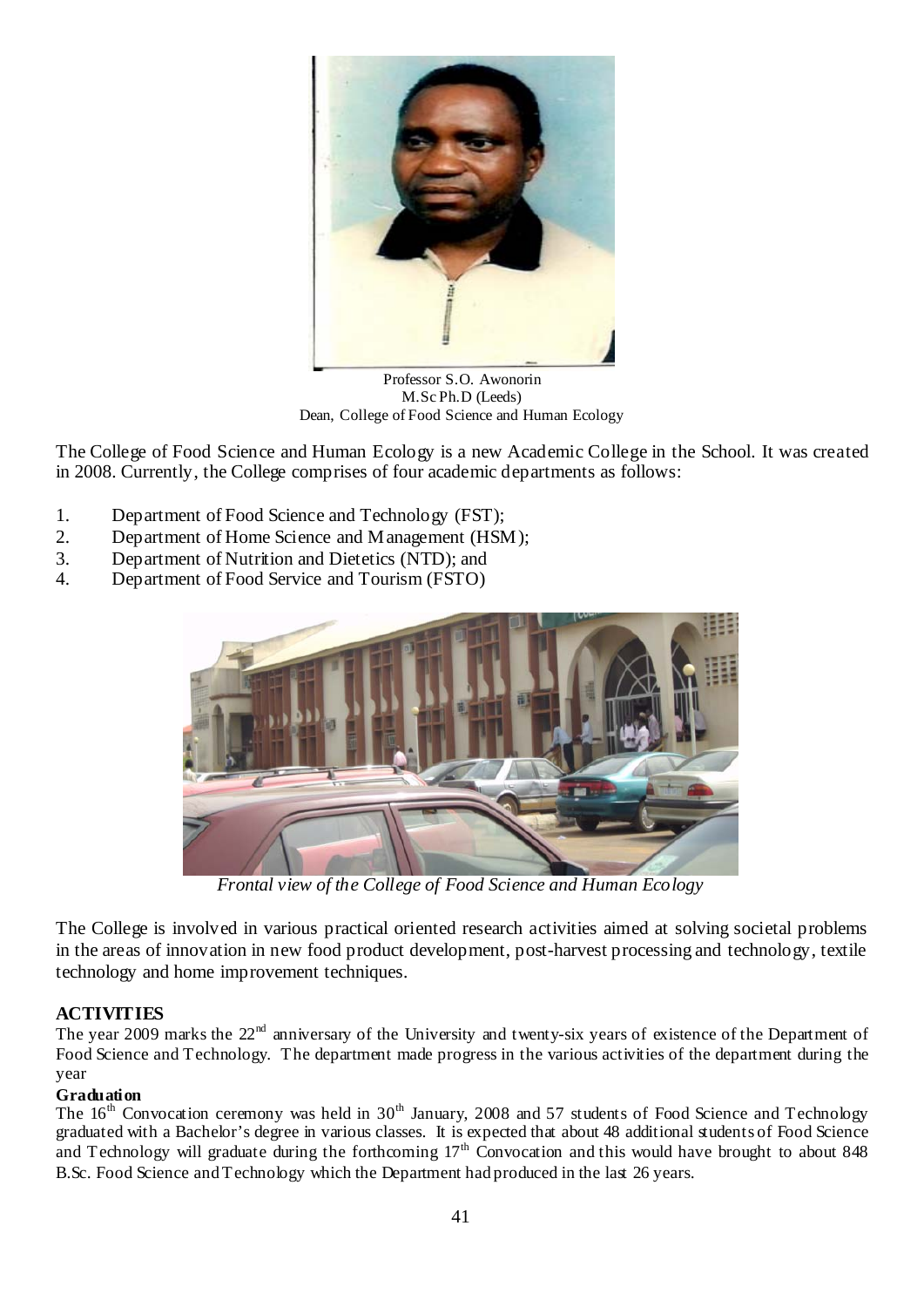#### **Postgraduate Programme**

A total of about 20 fresh admissions registered for 2008/2009 comprising 8 Ph.D's, 2 M.Sc/Ph.D and 6 M.Sc students. 8 M.Sc and 2 Ph.D students successfully defended their dissertations and thesis during the current session. A total of 28 M.Sc and 8 Ph.D's had been awarded by the department since inception. Our Postgraduate programmes have been acclaimed even by our external examiners as one of the most dynamic and functional among Food Science and Technology departments in Nigeria.

#### **Grants/Awards/Honours**

Some members of staff and students who have distinguished themselves in various ways were rewarded in form of grants, awards or honours given to them as shown in the table below:

| <b>Staff Awards</b> |                                            |                                                                               |               |  |
|---------------------|--------------------------------------------|-------------------------------------------------------------------------------|---------------|--|
| S/N                 | <b>Type of Award/Honours</b>               | Recipient                                                                     | Date          |  |
|                     |                                            | Project Team:                                                                 |               |  |
| 1.                  |                                            | MRCI – AAU Grant – Partnership for Dr. L.O. Sanni – Coordinator and Principal | 2008-2010     |  |
|                     | Food Developers<br>initiative.<br>Regional | Investigator.                                                                 |               |  |
|                     | Capacity Building Support Strategy for     | Prof. I.O.O. Aiyelaagbe – Coordinator of                                      |               |  |
|                     | Poverty Reduction in West Africa.          | Organic Agriculture component                                                 |               |  |
|                     |                                            | Dr. M.A. Idowu and Dr. (Mrs.) I.O.                                            |               |  |
|                     |                                            | Olayiwola $-$ Co-investigators                                                |               |  |
| 2.                  | Cassava Adding Value for Africa (C:AVA)    | Prof. L.O. Sanni (Country Coordinator), Dr.                                   |               |  |
|                     |                                            | M.A. Idowu,                                                                   | 2008-2011     |  |
|                     |                                            | Dr. T.A. Shittu, Dr. A.A. Adebowale                                           |               |  |
| 3.                  | EU-ACP Science & Tech. Capacity building   | Prof. L.O. Sanni                                                              | $2009 - 2012$ |  |
|                     | in Africa & Caribbean                      |                                                                               |               |  |
| 4.                  | MRCI325 Est. of Food Science & Nutrition   | Prof. L.O. Sanni, Dr. (Mrs.) S.A. Sanni                                       |               |  |
|                     | Network in West Africa                     | Dr. (Mrs.) J.M. Babajide,                                                     | $2009 - 2010$ |  |
|                     |                                            | Dr. A.A. Adebowale, Dr. A.O. Obadina, Dr.                                     |               |  |
|                     |                                            | (Mrs.) I. Olayiwola, Dr. (Mrs.) S.A. Sanni                                    |               |  |
| 5 <sub>1</sub>      | <b>NUTRICA Research Foundation</b>         | Dr. (Mrs.) J.M. Babajide (Coordinator)                                        | $2007 - 2009$ |  |
|                     | Netherlands fellowship for advancement of  | Dr. O.O. Atanda                                                               |               |  |
|                     | research in human nutrition.               |                                                                               |               |  |

|     | ouwutanaiw                                                                                                                                           |           |  |
|-----|------------------------------------------------------------------------------------------------------------------------------------------------------|-----------|--|
| S/N | <b>Type of Award/Honours</b>                                                                                                                         | Recipient |  |
|     | Late Dr. (Mrs.) O.O. Apampa Price - Best   ODUSE, K.A.                                                                                               |           |  |
|     | Student in the Department of Food Science   Matric No.                                                                                               |           |  |
|     | and Technology                                                                                                                                       | 2002/0173 |  |
|     | Late Madam D.A. Sopade prize - Best final   O YERINDE, I.A.<br>year project in the Department of Food   (Miss) Matric. No.<br>Science and Technology | 2002/0190 |  |

The awards were given to the recipients at the  $16<sup>th</sup>$  Convocation ceremony of the University.

The Department of Food Science and Technology at 26 years of her existence has come to be recognized as one of the front liners among her pairs in Nigeria. Our vision for the years ahead is to consolidate on our achievement and forge ahead to become one of the best in the whole world. It is our hope that the University will be awarded the monetary grant from the Government for improvement of Teaching and research facilities.

### **New Department**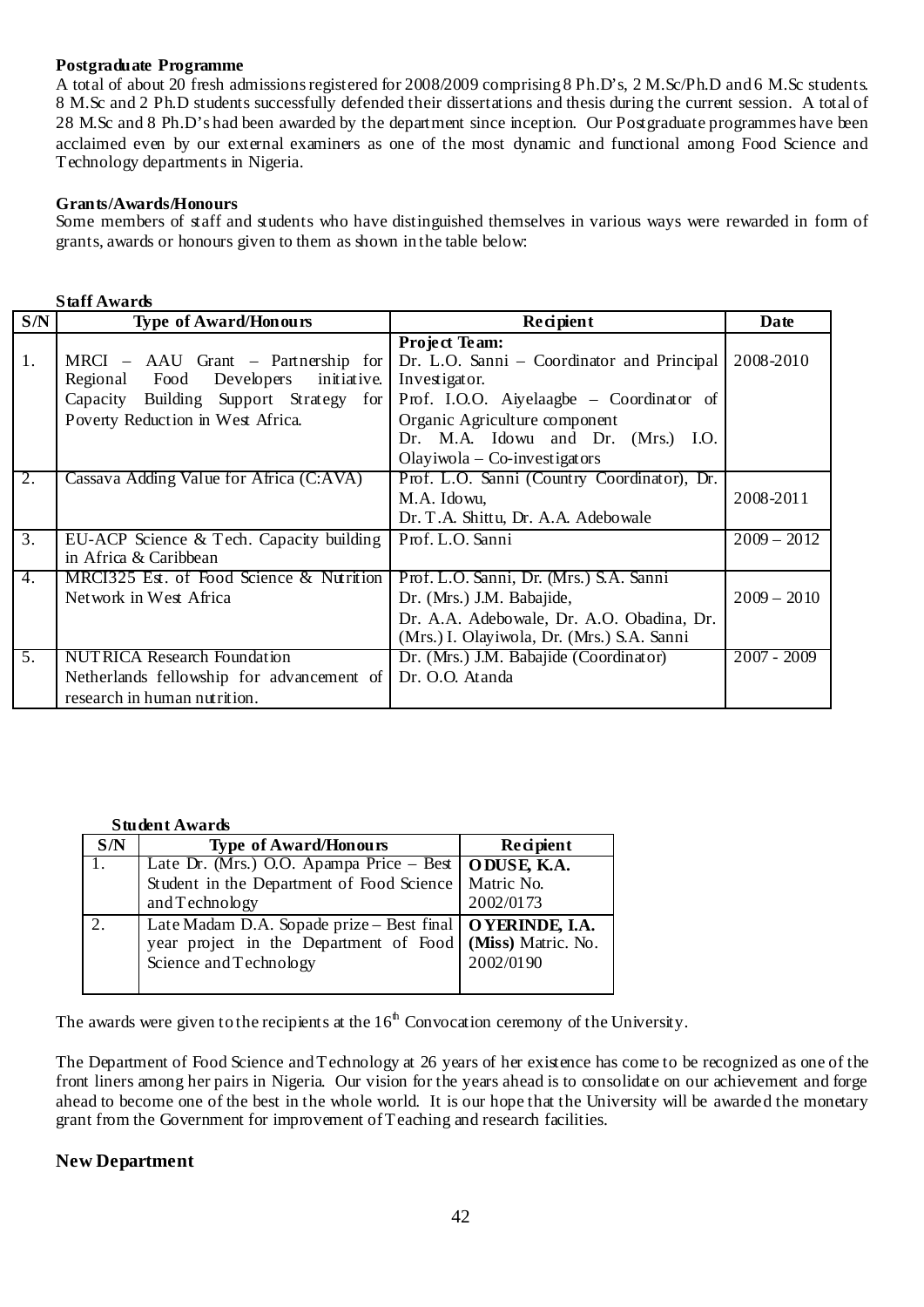Department of Food Service and Tourism comes on board with the transfer of some staff from Department of Food Science and Technology.



**COLLEGE OF ANIMAL SCIENCE & LIVESTOCK PRODUCTION (COLANIM)** 

Professor (Mrs) Daisy Erubetine B.V.Sc. (Andhra Pradesh), M.Sc., Ph.D (Alberta) Dean, College of Animal Science & Livestock Production

The College of Animal Science and Livestock Production was established in the year 1988 at the inception of the University. At the time of its establishment, the college had three (3) Departments which were the Departments of Animal Breeding and Genetics, Animal Nutrition and Animal Production and Health. In 1995, the department of Pasture and Range Management was transferred from the College of Plant Science and Crop Production to the College of Animal Science and Livestock Production putting the number of Departments in the college to four (4). In 2006 a new department was established as the department of Animal Physiology, and this department had its initial students' enrolment in the 2006/2007 academic session. By special permission of senate, interested students from other departments within the college were allowed to transfer to other levels.

The primary philosophy guiding the training of students is the production of skilled manpower that is adequately furnished with the comprehensive information required for engaging in economic livestock production in an environment characterised by rural setting and adequate land endowment. The college from its inception has been contributing its part to the realisation of the university's tripodal mandate of Teaching, Research and Extension. Currently, the College comprises of five academic departments as follows:

- 1. Department of Animal Breeding and Genetics (ABG);
- 2. Department of Animal Nutrition (ANN);
- 3. Department of Animal Physiology (ANP).
- 4. Department of Animal Production and Health (APH)
- 5. Department of Pasture and Range Management (PRM)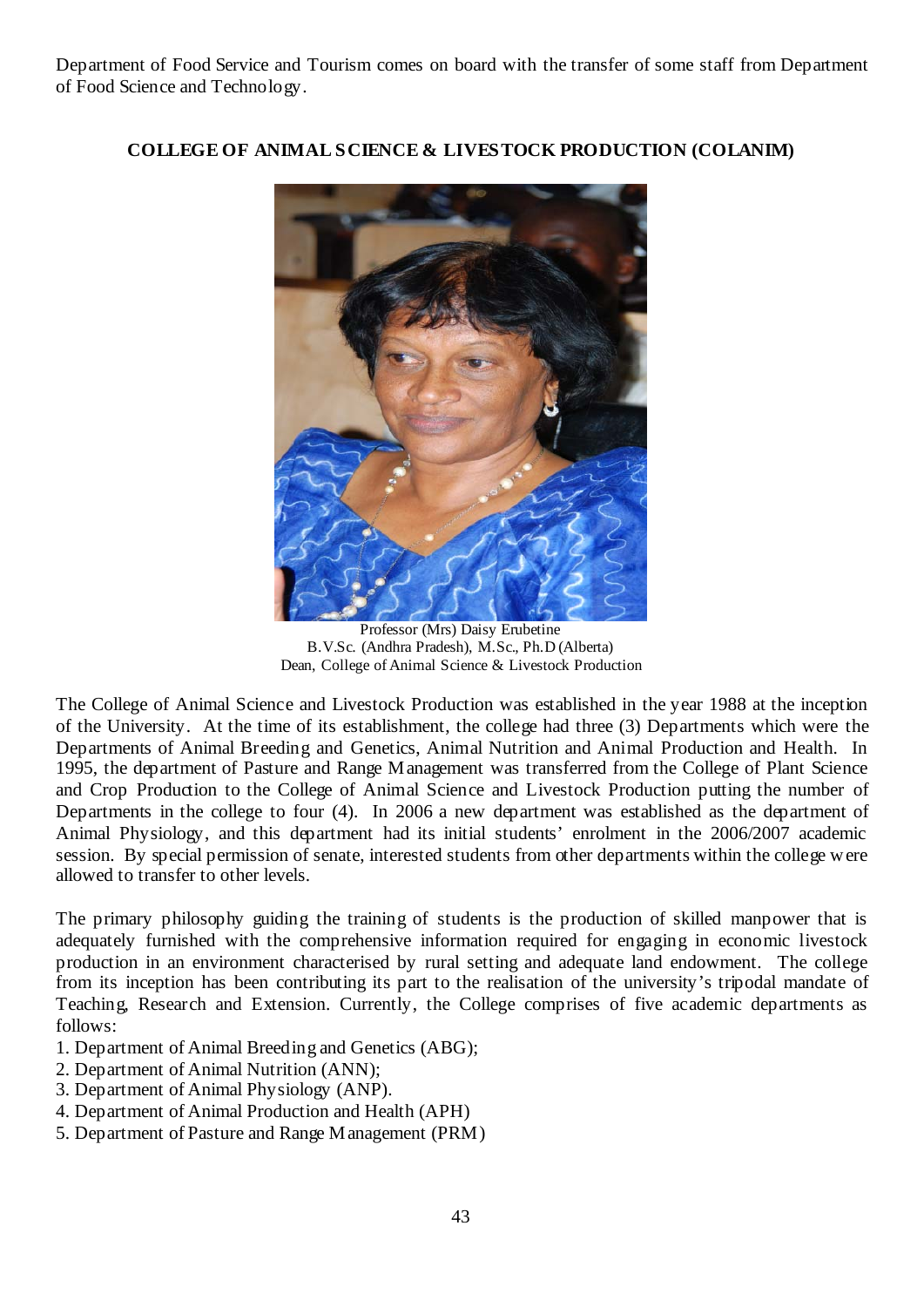

*Frontal view of the College of Animal Science & Livestock Production* 

## **Accreditation Status**

Programmes run under the College of Animal Science and Livestock Production have been accredited by the National Universities Commission. The last accreditation exercise was conducted in the year 2006 and the programme earned a full accreditation status.

### **ACTIVITIES**

#### **(a) Conference & Research Collaborations**

#### **Attendance of Conferences**

|                          | ABG | ANN  | <b>ANP</b> | APH | <b>PRM</b> |
|--------------------------|-----|------|------------|-----|------------|
| Academic staff           |     |      |            |     |            |
| Non Teaching Staff       |     |      |            |     |            |
| International Conference | -   | None |            |     |            |

### **Training/Fellowships Awards**

| (i)    | Dr. S.O. Peter (ABG)     | Ph.D Molecular Biology, New Mexico State University, New Mexico<br>USA (USDA Scholarship) |  |
|--------|--------------------------|-------------------------------------------------------------------------------------------|--|
| (ii)   | M.O. Akinola (APH)       | University of Kiel, Germany. 4 Months Training/Research toward                            |  |
|        |                          | Ph.D.                                                                                     |  |
| (iii)  | Mr. A. Adeleye (APH)     | Ph.D New Castles University, U.K. Sponsored by ETF.                                       |  |
| (iv)   | Prof. O.O. Oduguwa (ANN) | Alexandra Von Humboldt Fellowship – University Bonn Germany                               |  |
|        |                          | (Sabbatical)                                                                              |  |
| (v)    | Mr. U.Y. Anele (PRM)     | Invitation of Animal Science, Bonn Germany (Ph.D Research).                               |  |
| (vi)   | Mrs. Egbowon (ANP)       | Commonwealth Scholarship, University of Nottingham – U.K. (Ph.                            |  |
|        |                          | D Studies).                                                                               |  |
| (vii)  | Dr. O.S. Sowande (APH)   | Staff exchange programme at Kwame Nkrumah University of                                   |  |
|        |                          | Science and Technology, Kumasi, Ghana (3 weeks)                                           |  |
| (viii) | Mr. Ayankoso, M.T.       | Postgraduate student exchange programme at Kwame Nkrumah                                  |  |
|        |                          | University of Science and Technology, Kumasi, Ghana (8 weeks)                             |  |
| (ix)   | Dr. Arigbede O.M.        | the Institute of Animal Science University of Bonn Germany for                            |  |
|        |                          | AVH Fellowship for Experienced Researchers (July 2009 - April,                            |  |
|        |                          | 2011)                                                                                     |  |

#### **Collaborations**

(i) Memorandum of Understanding with Dr. G.I. Immomorin from the University of Cornell. (Training of Ph.D. & M. Agric Students, Supply of Equipment etc) (ABG).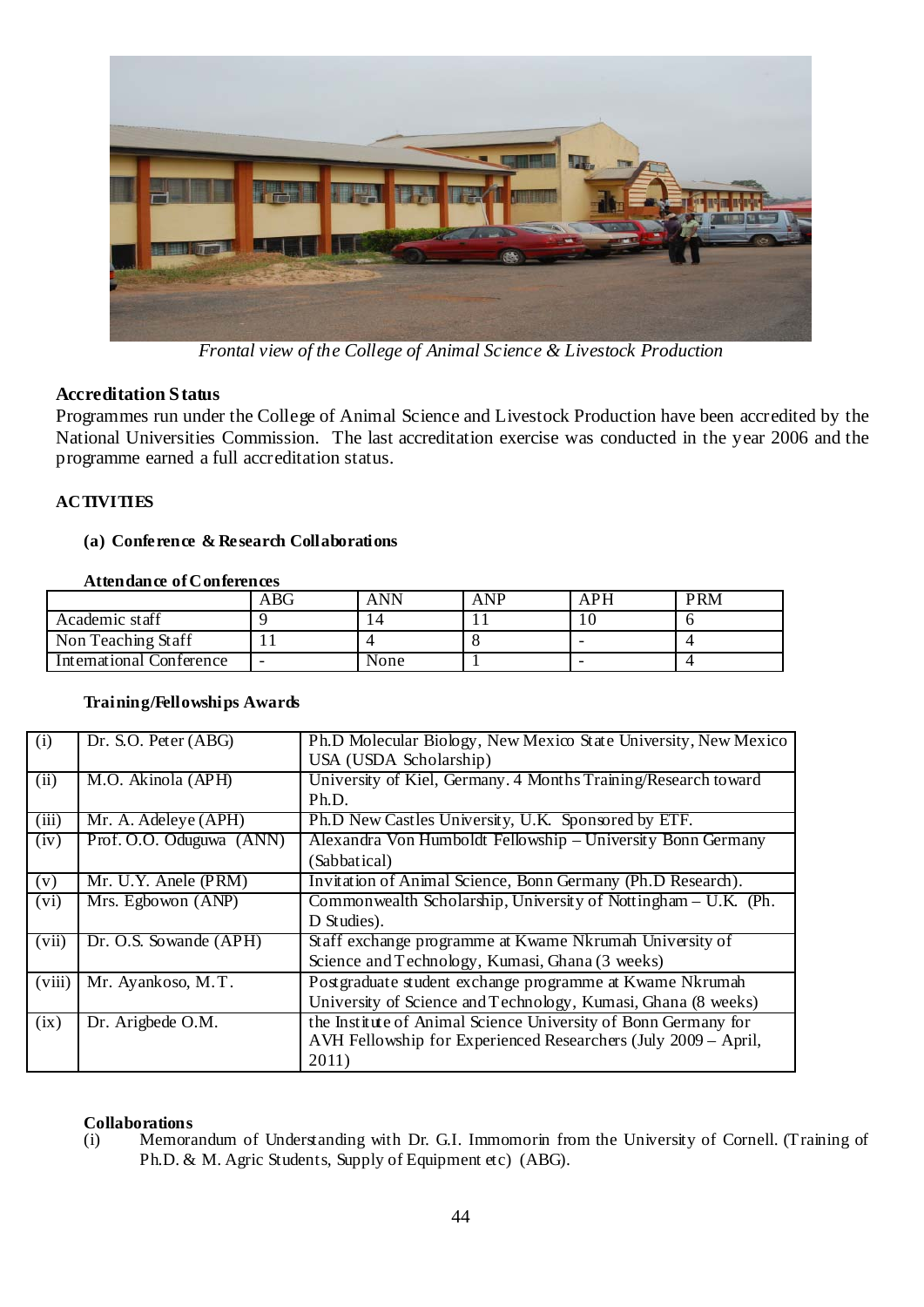### **Equipment / Facilities**

- (i) Supply of equipment by Nigerian Institute of Animal Science for development of Animal Breeding and Genetics Department as a centre of excellence in Animal Breeding and Genetic.
- (ii) Upgrading of Animal Physiology Department with state of the art offices to house staff.
- (iii) Provision of specialized equipment to Animal Physiology Department by a special grant in recognition of outstanding performance.
- (iv) Provision of 2 nos Zinox laptop computer to all Departments and 1 no to the Dean's Office.

#### **Other Noteworthy Activities**

- (i) Inauguration of Nigerian Institute of Animal Science (NIAS) in July 2009. Many staff of the College attended this historic occasion and were inducted into the institute.
- (ii) Re election of Dean Prof. D. Eruvbetine for a second term of 2 years. (August 1, 2009)
- (iii) Presentation of  $26<sup>th</sup>$  Inaugural Lecture by Prof. D. Eruvbetine titled "Revolutionising the Feed Industry for Increased Poultry Production" (Nov 25, 2009).
- (iv) College Farm: The livestock farms have been re-located to the newly established Teaching and Research Farm Directorate.

### **Workshops**

- 1. The department held the Second genomics workshop titled "Animal Genomics and Bioinformatics Workshop with Dr Ikhide Imumorin of Department of Animal Science, Cornell University as the resource person. The workshop was held on the  $14<sup>th</sup>$  to  $21<sup>st</sup>$  June, 2009 and was supported by the World Bank assisted Science and Technology Education Post Basic Project (STEP B). The workshop had in attendance 22 participants from all over the country.
- 2. Proteomics workshop titled: Techniques for functional proteomic analyses of indigenous and crossbred Nigerian chickens was held on  $14<sup>th</sup>$  to  $21<sup>st</sup>$  September, 2009 with Dr Macdonal Wick of Department of Animal Science, College of Food, Agricultural and Environmental Sciences, The Ohio State University, USA as the resource person. The workshop was supported by the Science and Technology Education in Post Basic Project (STEPB) and had in attendance 44 participants from all over the country.

### **Awards**

1. The department was awarded Animal Breeding and Genetics Centre of Excellence by National Institute of Animal Science (NIAS) with a promise of biotechnology equipments to be supplied to the departmental laboratory. The equipments include refrigerated centrifuge, computerized gel documentation system set, dry ice making machine and a PCR thermal cycler.

### **Memoranda of Understanding (MOU)**

- 1. MOU signed with Cornell University to carry out research in small ruminants under the supervision of Dr. Ikhide Imumorin of the Department of Animal Science, Cornell University
- 2. MOU signed with Ohio State University to carry out research in indigenous chicken proteomics under the supervision of Dr. Macdonald Wick of the Department of Animal Science, College of Food, Agricultural and Environmental Sciences, The Ohio State University, USA
- 3. MOU signed with Biotechnology Trust Africa for research into tropicalized vaccines under the supervision of Dr. Joseph Wecunda

### **Major Research Breakthroughs.**

- Hay produced from locally fabricated metallic balers.
- Growth and biomass yield of Tephrosia Brachiaria mixtures.
- Evaluation of animal manures on yield and quality of selected grasses.

### **Staff Development**

1. 3 staff attended the annual conference of the Nigeria Society for Animal Production.  $\qquad \qquad -1$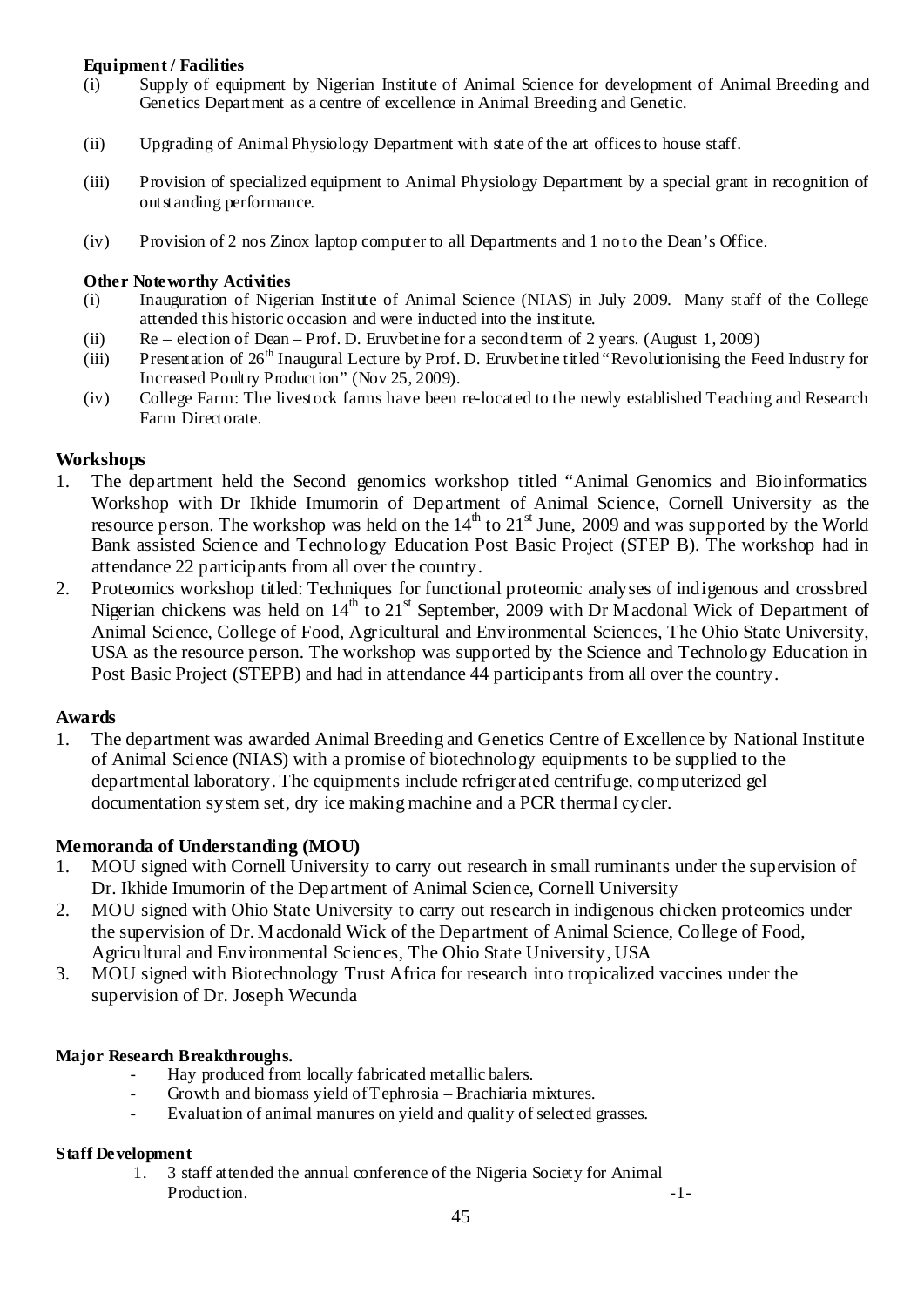- 2. Prof. (Mrs) Jolaosho won the African Women in Agricultural Research and Development Award and attended workshop in Kenya.
- 3. Dr. O. M. Arigbede won the 2009 AVH Fellowship for Experienced Research and took up the Fellowship in University of Bonn, Germany.

### **Current Research**

Low cost silage and hay making processes *In-vitro* gas production of different hays *In-sacco* studies of grasses, herbaceous legumes and indigenous browse plants. Studies on effects of animal manures on forages yield, nutrient and silage quality of Panicum species. Evaluation of forage potentials of Sorghum almum and Pearl millet in South –West Nigeria.

### **Future plans**

- To become better entrenched in the College of Animal Science and Livestock Production playing a major role in ruminant Livestock Production Research and Nutrition with specialization, at the Post-graduate level, in Range Management, Range Ecology, Pasture Production and Management, Pasture Conservation and Utilization.
- To be able to service the other Departments and Farm Units with needs for ruminant feed resources, especially during the off season. Production of conserved forages (hay, silage) in large quantities for sale to other departments and farm units that have needs for feeding ruminant animals.
- Establishment of a germplasm centre and cold room for seed storage.



**COLLEGE OF PLANT SCIENCE & CROP PRODUCTION (COLPLANT)** 

Professor O.B. Kehinde B.Sc., M.Sc., Ph.D (Ibadan) Dean, College of Plant Science & Crop Production

The College of Plant Science and Crop Production (COLPLANT) was established on 1<sup>st</sup> October, 1989 and since then, the College has grown in terms of Departments, staff and students. The five academic Departments in the College at present are:

- i. Department of Crop Protection (CPT)
- ii. Department of Horticulture (HORT)
- iii. Department of Plant Breeding and Seed Technology (PBST)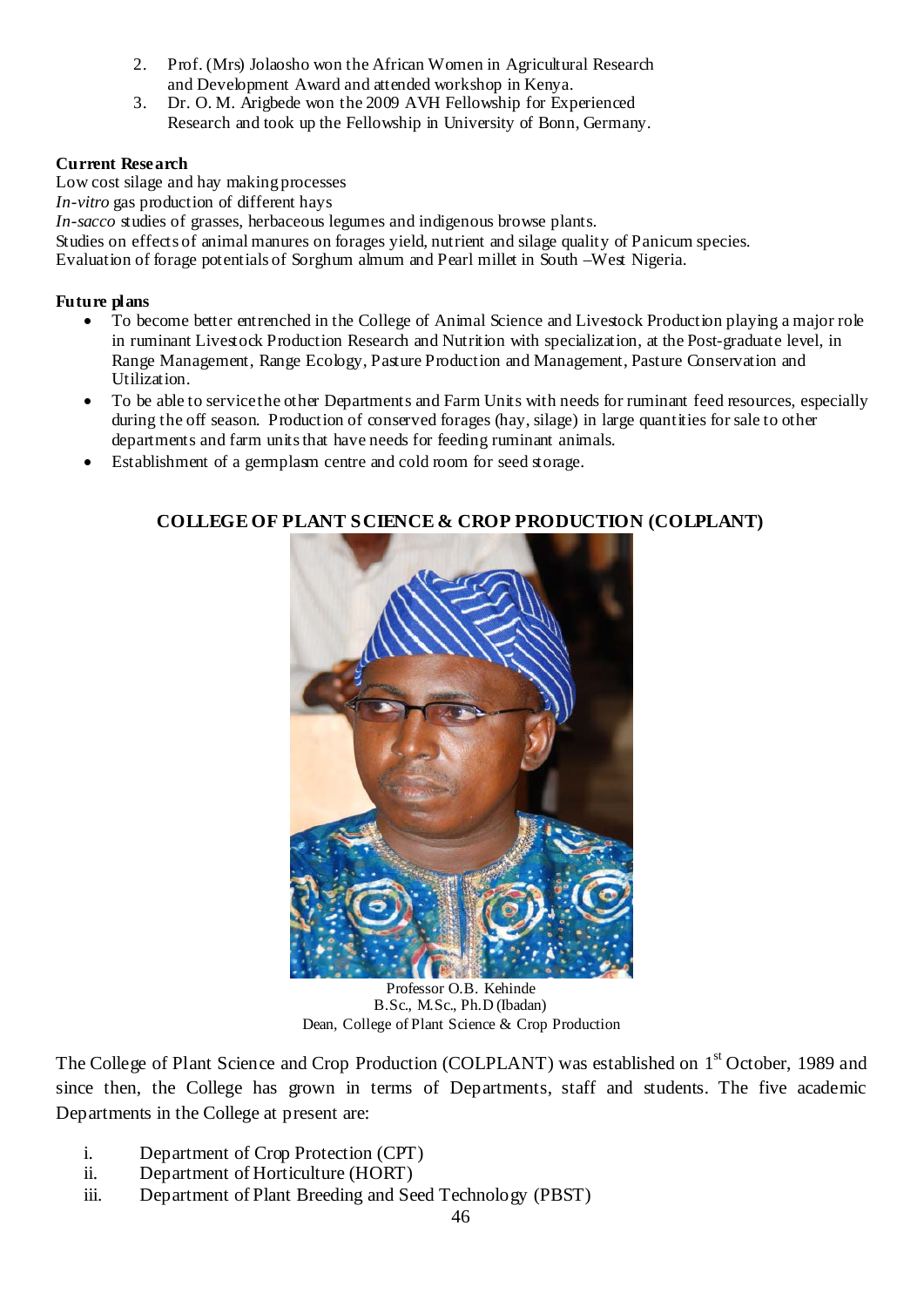- iv. Department of Plant Physiology and Crop Production (PPCP)
- v. Department of Soil Science and Land Management. (SSLM)



*Frontal view of the College of Plant Science and Crop Production* 

The operations of the University farms which provides the necessary logistics for crop farming aspects in the B.Agric. Curriculum are under the supervision of the College. Seed and grain production as well as provision of materials and support for staff crop production are parts of the objectives of the University farm.

## **Accreditation Status**

The College of Plant Science and Crop Production runs a B. Agric programme. All the options within the College that contribute to the award of a Bachelors' degree in Agriculture have been visited and accredited by the National Universities Commission (NUC). The programme currently has a full accreditation status.

## **ACHIEVEMENTS**

## **Renovation of the College Auditorium**

The College Auditorium was given a befitting look following the renovation of the Auditorium during the year under review. Some repairs were carried out while unserviceable fans, fluorescent tubes and doors were replaced. The Auditorium was also provided with good window blinds.

## **Colplant Farm**

The College established a 15 hectare arable farm land located some distance behind the students hostels in 2007. About three thousand heaps were made and white yam tubers planted therein late last year (2008). The yams were harvested this year and sold to interested buyers. The College Farm also planted maize and cassava during the year. While the produce from maize had also been sold, the cassava plantation is being nurtured.

### **Prospects**

We look forward to attain greater achievements in the coming year. With God on our side and the caliber of academic and non-academic staff in the College, all mountains on our path of progress will be surmounted. We hope that some of our staff will add more feathers to their caps in the coming year and the College will continue to wax stronger and stronger.

### **Visits, Workshops and Seminars**

During the year 2009, *Dr. J. J. Atungwu* who is the national coordinating Scientist of Organic Agriculture in Tertiary Institutions attended an International Food policy Research Institute Seminar at Abuja on January 27, 2009. He also traveled to China to attend a Seminar on Agric. and Livestock for University Teachers from African Countries from August 24 to September 12, 2009.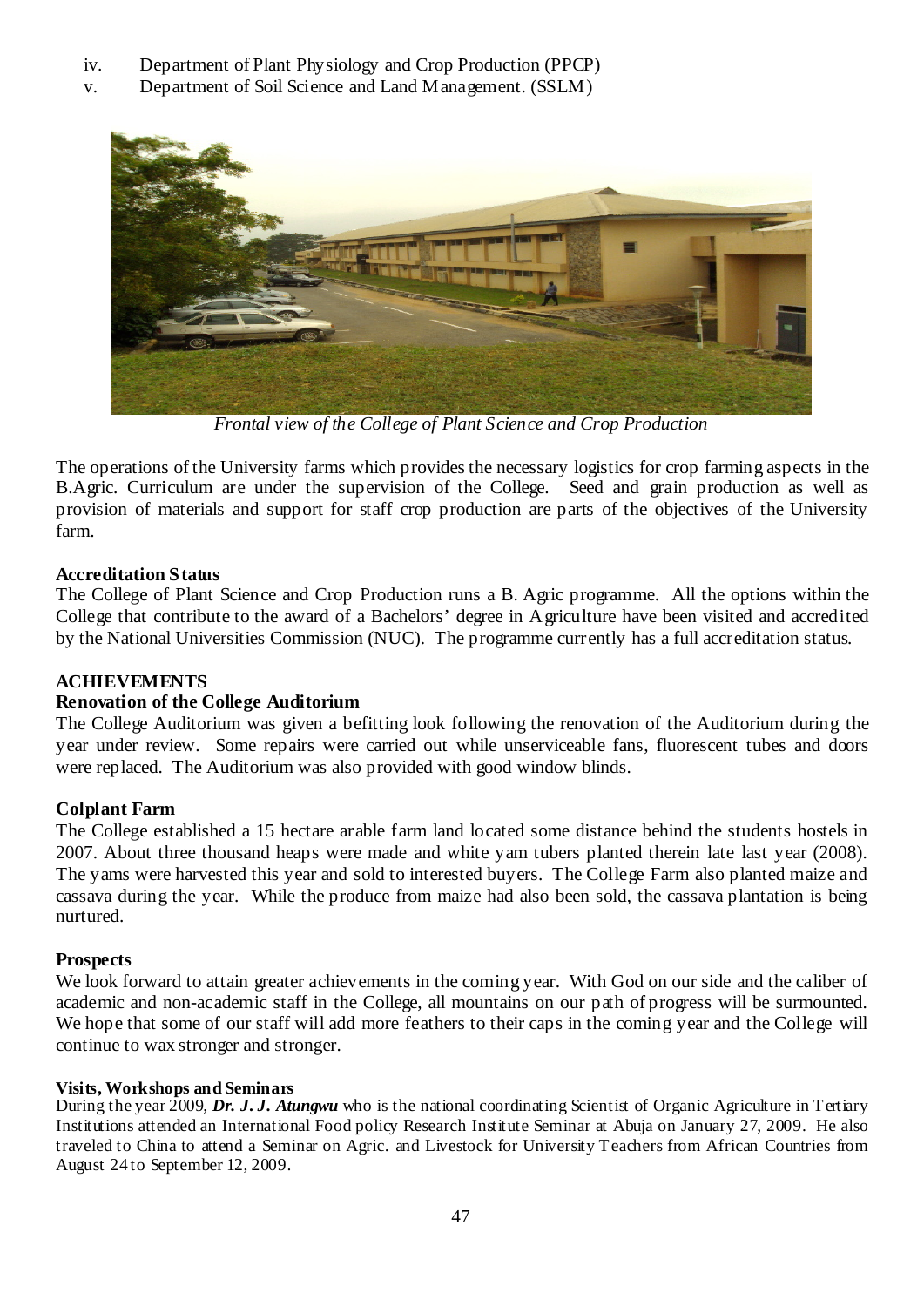*Dr. Atungwu* visited Universite D' Abomey Calavi Cotonou in Benin Republic as part of Exchange Programme of the West African Network on Organic Agric. Research and Training in collaboration with European Union for 3 weeks in December 2009.

*Dr. C. G. Afolabi*, a Plant Pathologist, attended the Real-Time PCR workshop at the Department of Plant Pathology, Kansas State University, Manhattan, USA between June 29 and 30, 2009. He also attended the *Fussarium* Laboratory Workshop between  $21<sup>st</sup>$  and  $26<sup>th</sup>$  June 2009.

On June 1 and 14<sup>th</sup> 2009, Dr. (Mrs.) E. I. Ayo-John attended Agric. Systems Measurement and modeling at University of Edubrough, UK. She also attended USDA Faculty Exchange Programme in Sanitary Phytosaritary Issues between  $7<sup>th</sup>$  August and  $13<sup>th</sup>$  December 2009, at Texas A and M University, United States of America

*Staff Development:* Prof. O. J. Ariyo attended a 2-day conference on "Good Agricultural practices for production of underutilized vegetables in Sub-Saharan, Africa" held in Tanzania, organized by AVRDC, The Vegetables Centre, International Society for Horticultural Sciences (ISHS) and Food & Agricultural Organization (FAO) between December 7 and 8, 2009.

| <b>STAFF</b><br><b>Recent and Ongoing Research Projects</b>                                               |       |
|-----------------------------------------------------------------------------------------------------------|-------|
|                                                                                                           |       |
| Seed longevity modeling, seed invigoration by priming, genetic analysis of hybrid<br>Dr. I. O. Daniel     |       |
| seeds, evaluation of genetic purity and evaluation of genetic deterioration during                        |       |
| seed storage using molecular markers.                                                                     |       |
| Prof, O. J. Ariyo<br>Investigation of G x E interaction in West Africa Okra (Abelmoschus caillei).        |       |
| Development of lines of Abelmoschus esculentus and Abelmoschus caillei. Effect                            |       |
| of environment on the performance of accessions of groundnut (Arachis apogea)                             |       |
| Prof. O.B.<br>Mutation Studies and genetic variability in agro-morphological characters in Okra           |       |
| Kehinde<br>(Abelmoschus esculentus and Abelmoschus caillei).                                              |       |
| Molecular Characterization in Melon, Citrullus lanatus, using molecular techniques                        |       |
|                                                                                                           |       |
| Prof. M. O. Ajala<br>Recalcitrant nature of seeds and storage behaviour. Variability and relation of seed |       |
| quality traits to field performance of hybrid maize.                                                      |       |
| Dr. D. K. Ojo<br>Phylogenetic evaluation of interspecific crosses of Oryza species                        | using |
| morphological and molecular marker techniques. Genetic analysis of pod characters                         |       |
| in cowpea and soybean cultivars. Genetic analysis of black sigatoka resistance in                         |       |
| plantain germplasm and Genetic evaluation of maize inbred lines for heterosis and                         |       |
| combining ability.                                                                                        |       |
| Effect of pre-sowing treatments and growth hormones on rapid multiplication of<br>Dr. ( $Mrs$ .) D. C.    |       |
| Tectonia grandis & Gmelina arborea.<br>Akintobi                                                           |       |
| Effect of organic and inorganic fertilizers on growth and yield of grain amaranth                         |       |
| (Amaranthus cruentus) and sweet potato (Ipomea batatas)                                                   |       |
| Storage life of water melon under ambient humid conditions. Physiological studies<br>Dr. M. A. Adebisi    |       |
| in <i>Capsicum</i> species in relation to seed weight and pre-soaking water treatment.                    |       |
| Mrs. M. A. Ayo-<br>Characterization and investigation of G x E interaction in cowpea. Combining           |       |
| Vau ghan<br>ability in cowpea using diallel crosses.                                                      |       |
| Mr. C.O. Alake<br>Genetic studies on seed yield of West African Okra [Abelmoschus caillei (A.             |       |
| Chev)]. Parametric stability analysis in West African Okra [Abelmoschus caillei                           |       |
| (A. Chev)] in derived savanna ecology of Nigeria.                                                         |       |
| Mr. I.O. Idehen<br>Molecular characterization, reproductive biology and genetic transformation in         |       |
| 'egusi' melon [(Citrullus lanatus (Thumb.) Matsun and Nakai]                                              |       |
| Cytogenetic characterization and genetic diversity in germplasm of amaranth<br>Mr. O. A.                  |       |
| (Amaranthus spp) using Agro-morphological and PCR-based molecular markers<br>Oduwaye                      |       |

**Current Research Projects in the Department**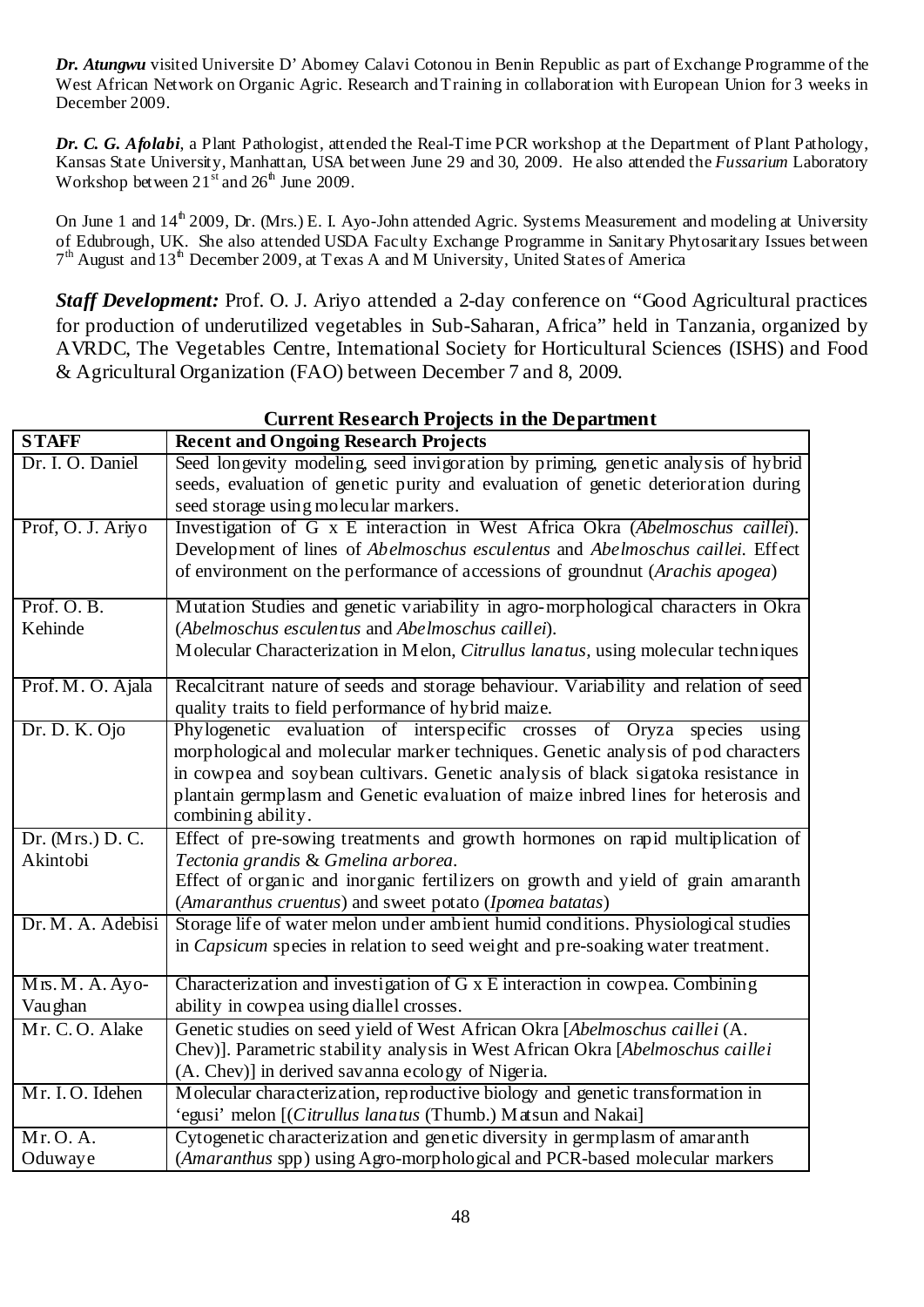| Mr. O. O. Ajani      | Studies on variability and relation of seed quality traits to field performance of<br>hy brid maize under different environments. |
|----------------------|-----------------------------------------------------------------------------------------------------------------------------------|
| Miss T.O.<br>Adekola | Studies on genetic deterioration of sesame seed during storage                                                                    |

# **FUTURE PLANS**

The future plan for the Department includes the following:

- Development of seed production to the point of supplying certified seeds to farmers and researchers in Ogun State and Southwestern Nigeria.
- Development of proper packaging for certified seeds produced in the Department.
- Production of certified organic seeds of vegetables and some arable crops.
- Development of Seed/Biotechnology laboratory in the Department with modern-day equipment to serve as a centre of serving both students and researchers in UNAAB.
- To send out junior academic staff and laboratory technologists abroad to advance laboratories for training in the areas of Plant Breeding, Seed Science and Technology and Biotechnology.
- To increase the capacity of the Department's facilities to accommodate the present increase in enrolment of students in the Department.

The programme of the Department acknowledges the important position of Plant Breeding and Seed Production in a developing economy like Nigeria. The Department is committed to excellence in the tripodal mandate of the University (Teaching, Research and Extension service) in the areas of breeding and production of improved crop varieties and distribution of pure and high quality seeds.

# **Plantation Unit**

In agricultural enterprise there is scarcely any "close" season. This is because we are establishing permanent crops which remain on the field even when the rain has stopped and they require maintenance.

At the end of 2008 wet season the contract labourers were paid off. We retained the guards for the plantain and oil palm plantations. At the beginning of 2009, new labourers were engaged. The activities for the season were still carried out using the Sub-committee basis. Below is the report of 2009 activities:

# **i. Farm Activities**

# *1. Report on Teak Plantation along Iberekodo Axis of University Land*

The 2009 planting activities at the Teak plantation along Opeji Road is a continuation of the 2008 planting exercise. As a result, the 2009 planting programme took off from where the 2008 exercise stopped. At the beginning of the planting exercise, six hired contract labourers were employed on the farm to facilitate farming operations. These labourers would receive N70,000.00 per head at the end of the contract period that will lapse in early December, 2009. The period of the contract covers one year. They were paid N2,500.00 each every month for feeding.

In 2009, planting started in the month of May, 2009 in accordance with the work plan submitted for the year. All necessary land preparation activities were done before the planting exercise. As a way of reducing cost, both Teak stumps and seedlings were used as planting stock for the planting exercise. However, due to the effect of climate change experienced this year in terms of delayed rain fall or prolonged dry period in between coupled with poor shimmers of rainfall, there were crop failures which went above the 5% annual failure acceptable in platinum establishment. Despite this, the Teak platinum was established with regular beating-up carried out to ensure good stocking.